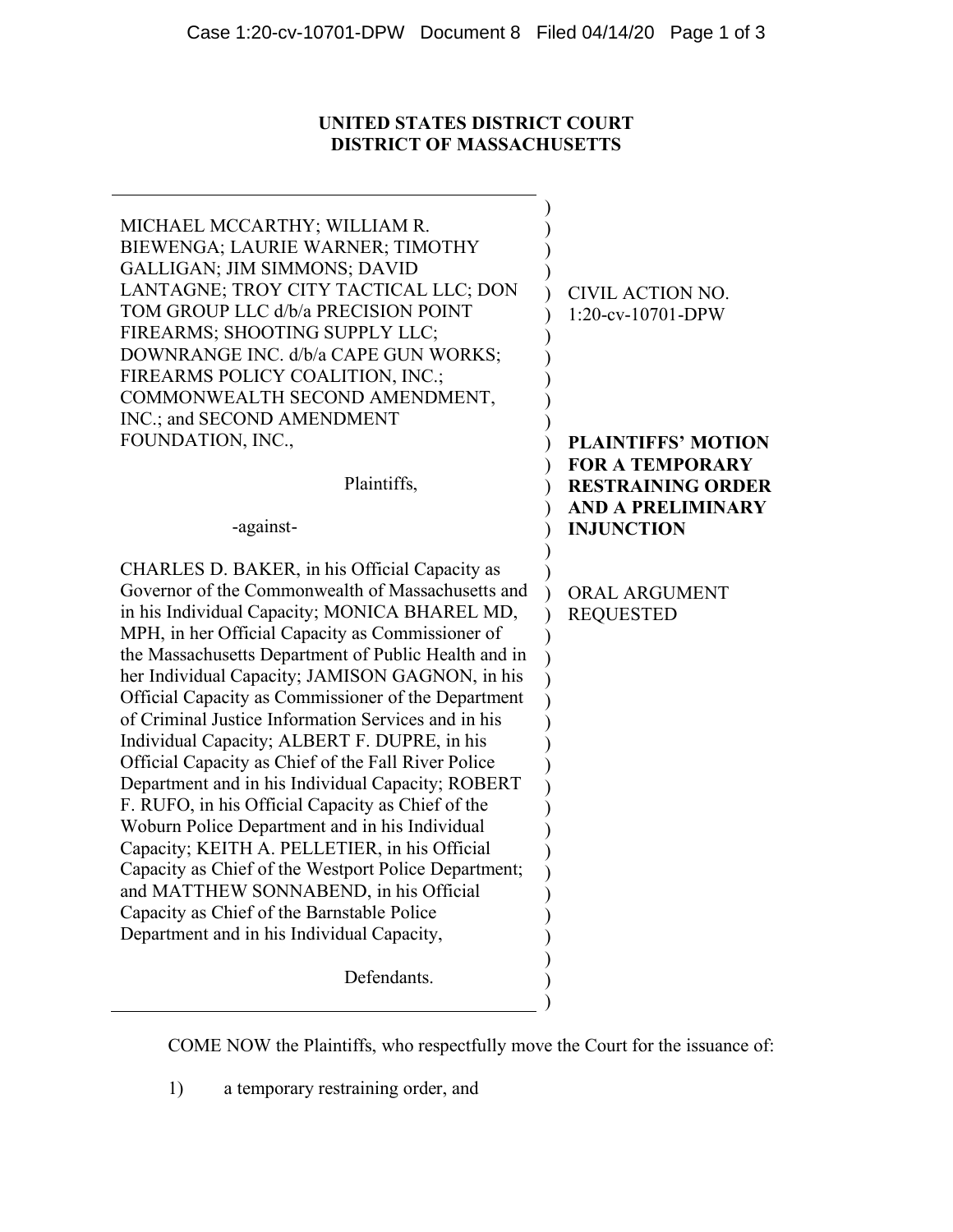#### Case 1:20-cv-10701-DPW Document 8 Filed 04/14/20 Page 2 of 3

### 2) a preliminary injunction

prohibiting the Defendants, their officers, agents, servants, employees, all persons in concert or participation with them and all persons who receive notice of the Court's Order, from enforcing COVID-19 Executive Order No. 13 and COVID-19 Executive Order No. 19 (and any other executive order or directive) so as to preclude lawfully licensed firearms and ammunition dealers from conducting retail sales of firearms or ammunition; provided, however, that licensed firearms and ammunition dealers shall be subject to and comply with the social distancing protocols provided by the Massachusetts Department of Health for services deemed "essential."

PLEASE TAKE NOTICE that this motion for a temporary restraining order and a preliminary injunction shall be heard on the basis of this motion and the accompanying memorandum of law and declarations, as well as all pleadings and other submissions in this case, and all other evidence that may be submitted to the Court.

PLEASE TAKE FURTHER NOTICE that, pursuant to Fed. R. Civ. P. 65(a)(2), the Plaintiffs hereby request that the Court consider advancing the trial on the merits of this matter and consolidating it with the hearing on this motion.

PLEASE TAKE FURTHER NOTICE that, concurrently with the filing of this motion and supporting papers, the Plaintiffs are transmitting the same papers to each of the Defendants by emailing them to contacts within the office of the Massachusetts Attorney General and emailing and/or faxing them to each of the respective Police Chiefs, and that Plaintiffs will secure personal service in the immediate future as to any Defendant that declines to waive more formal service.

### **ORAL ARGUMENT REQUESTED**

PLEASE TAKE FURTHER NOTICE that oral argument is requested.

-2-